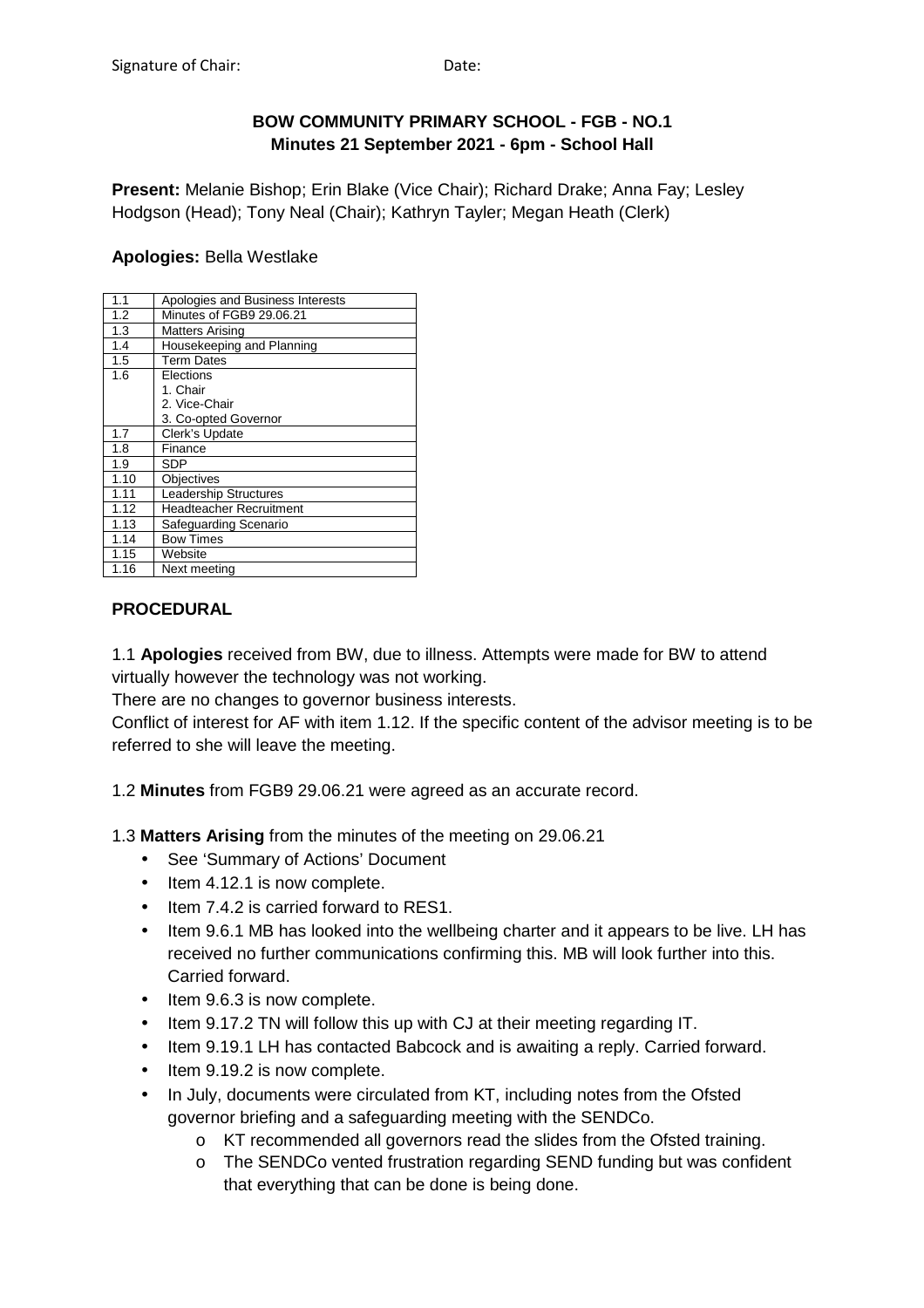- o The pupils KT spoke to were all keen to tell their story and a majority were happy. 2 pupils did not feel safe - one was due to COVID, the other was due to a recent power cut. Governors agreed that this needs to be followed up.
- o KT thanked staff for their ongoing efforts.
- The COVID risk assessment has been updated for the school reopening. It is green across all areas. We are compliant.

**ACTION: 1. MH to add action 'Item 7.4.2' to RES1 agenda.** 

**2. TN to follow up school website contract with CJ at upcoming meeting.** 

### **3. KT to follow up on pupil uncertainty.**

### 1.4 **Housekeeping and Planning**

### 1.4.1 **Election Procedure and Term of Office for Chairs**

• Governors agreed the election procedure and that the term of office for the chair and vice-chair would be 1 year.

#### 1.4.2 **Code of Conduct**

- There are no changes from last year.
- All governors have signed a copy of this.
- Agreed by ALL.

### 1.4.3 **Keeping Children Safe in Education (KCSiE)**

- All board members have read the KCSiE and will sign the relevant document to confirm this.
- MH advised that all governors are recommended to read the entire document.

#### 1.4.4 **Membership, TOR and Committees**

- MH has updated all TORs and created the new FGB TOR.
- The Personnel TOR has been included within the Resources TOR.
- MH has added reviewing of the quinquennial survey to the Resources TOR. This amendment was made after the documents were circulated.
- Governors approved all TORs subject to review of amendments.

#### 1.4.5 **Open Meetings**

• FGB meetings will remain open. Anyone wishing to attend a meeting must notify MH at least two weeks in advance.

#### 1.4.6 **Part 2 Protocol**

• ALL governors agreed to the Part 2 Protocol.

#### 1.4.7 **Attendance at Training**

- Governors were encouraged to be active in their personal development. This does not have to be via attendance at training but can be via other means.
- The annual skills audit flags areas where we need development.

## 1.4.8 **Succession Planning**

- The succession plan discussed at FGB9 remains unchanged.
- KT's term of office ends in November, she is to be re-elected tonight (Item 1.6.3).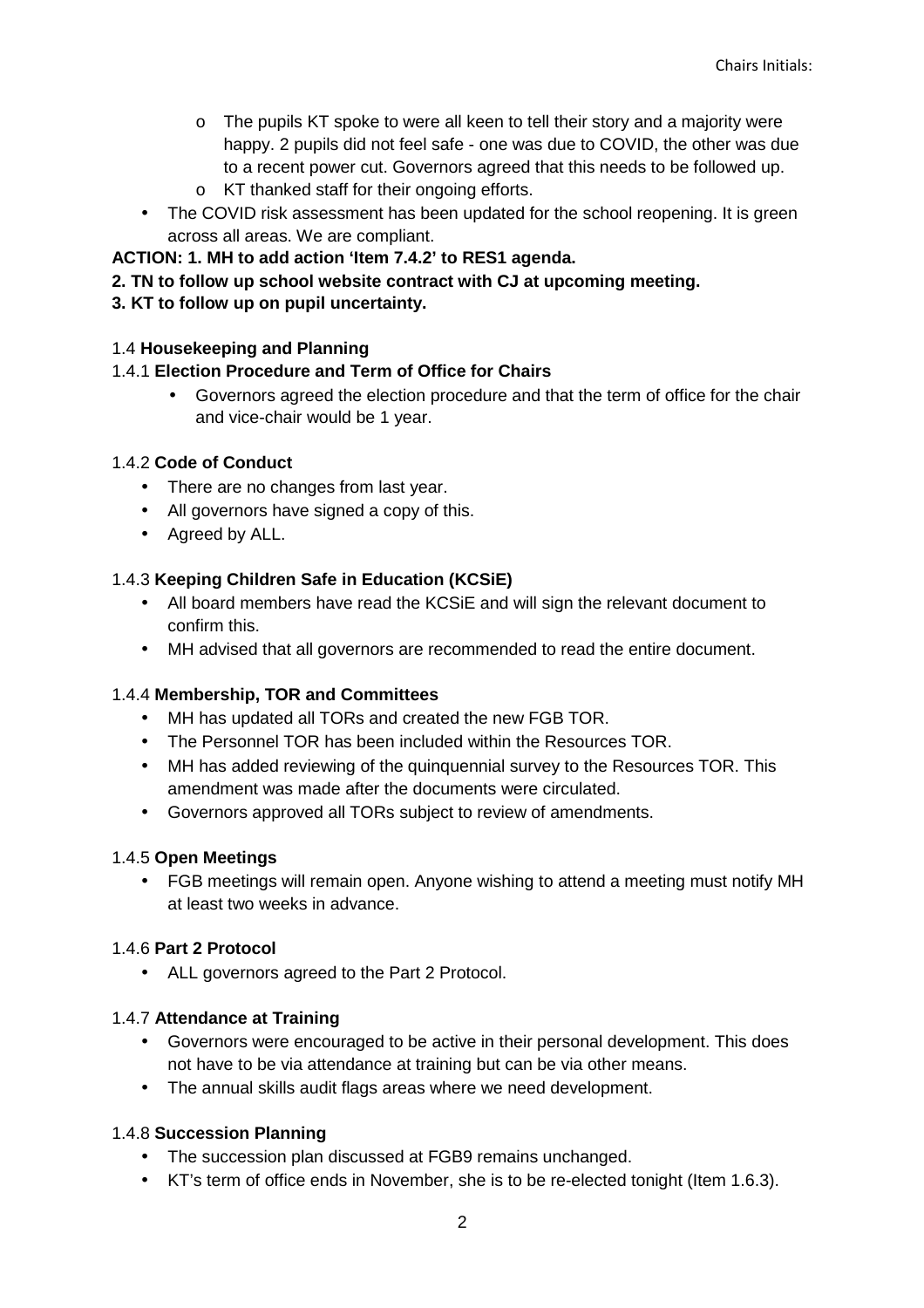- A potential new parent governor has expressed interest.
- Two governors have people that may be interested in joining as a co-opted governor.

#### 1.4.9 **Contact Information**

- All governors agree to share contact information.
- There is a document on the School Website 'backroom' with all contact information.

#### 1.4.10 **Virtual Attendance**

• In-person attendance is the preferred method, however the need to meet virtually may be appropriate on occasion and the ability is there.

#### 1.4.11 **Register of Business Interests**

• There are no changes to anyone's business interests. Governors have signed accordingly.

### 1.4.12 **Apologies**

- Governors agreed the procedure for dealing with apologies and sanctioning of absence.
- Governors were reminded that the attendance register appears on the school website.

#### 1.5 **Term Dates**

- LH consulted with the senior teachers to create the term dates, as she will have left before these dates.
- There is a chance the new headteacher may amend the inset days.
- Governors approved the term dates.

### 1.6 **Elections**

#### 1.6.1 **Elect Chair**

- 1 nomination was received for chair. TN. He agreed to stand.
- ALL governors agreed for TN to continue as chair for another term.

#### 1.6.2 **Elect Vice-Chair**

- 2 nominations were received for vice-chair. Only 1 agreed to stand. EB. She agreed to stand.
- ALL governors agreed for EB to continue as vice-chair for another term.

#### 1.6.3 **Co-opted Governor Reappointment**

- KTs term of office ends on 06.11.21.
- ALL governors agreed to re-appoint KT as a co-opted governor for another term.

## 1.7 **Clerk's Update**

- MH would like to seek advice from the LA regarding retention of governance documents and hopefully dispose of much of the archive. Governors agreed.
- MH circulated a report from the clerks briefing on 16.09.21.
- Governors asked if the new model safeguarding policy is available yet.
	- o LH explained that it is and the link to it is information shared with KT.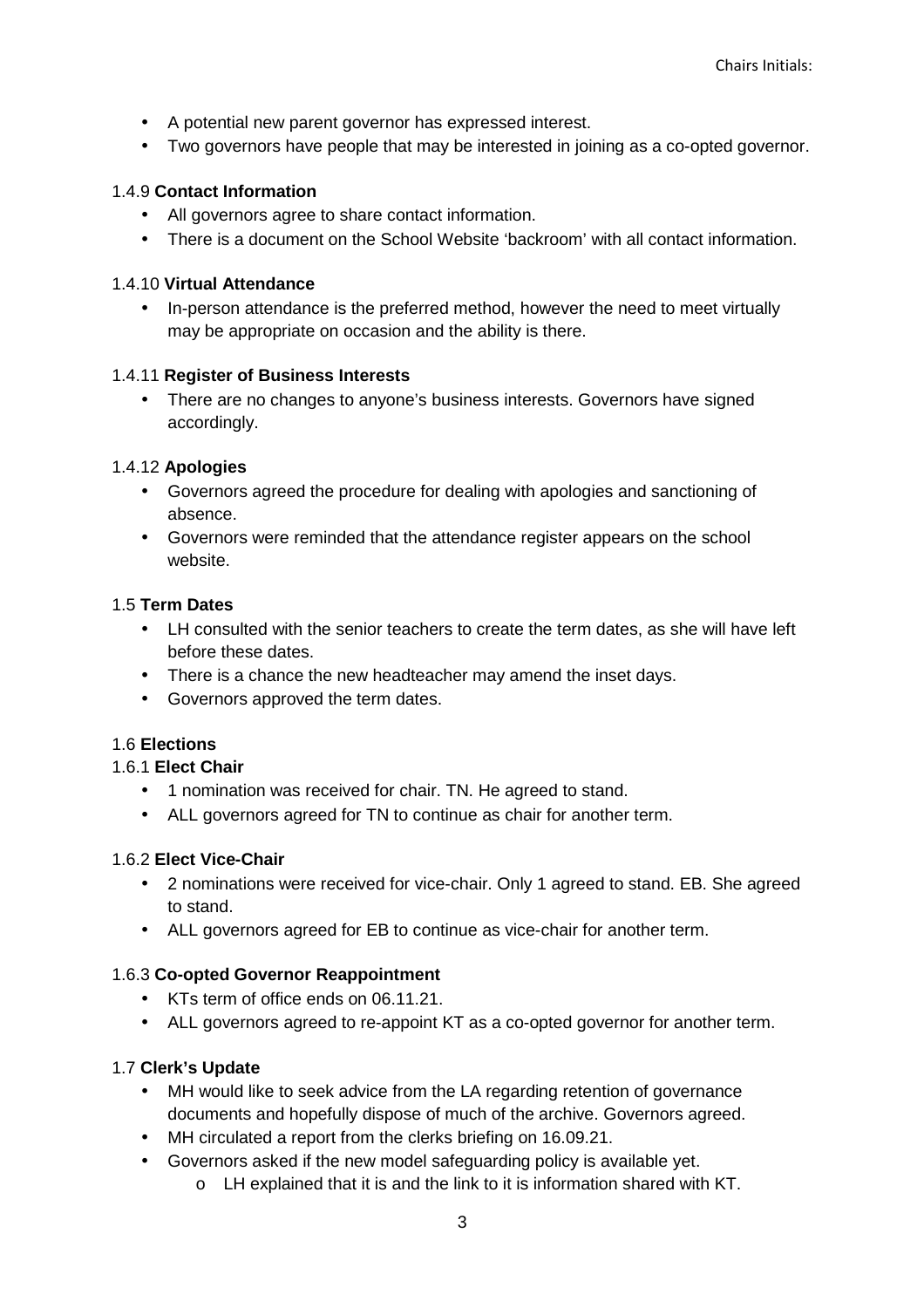# **ACTION: MH to add new Child Protection and Safeguarding Policy to the FGB2 agenda.**

# **STRATEGIC PLANNING**

### 1.8 **Finance**

- The current spend is where it was projected to be.
- We have a healthy carry forward.
- We currently have 16 EHCPs. This is a lot for a small school.
- There will be new figures to review in November. This is due to changes in pupil numbers.
- The TA overspend is still an issue.
- A letter has been received from the FIPS panel asking us to complete a spreadsheet. This has been completed. Issues include: the balance of unfunded SEND pupils needing extra support; and the cost of leadership against teachers.
- A meeting with Suzette is happening on 08.11.21. She will review the budget. It is expected that we might be slightly over-budget in year 3.
- The school are struggling to recruit TAs. A maternity cover post has not been able to be filled, therefore an agency is having to be approached.
	- o Governors asked when the maternity leave is over.
		- LH explained that it ends in April, but this depends on the staff member returning.

### 1.9 **SDP**

- LH has reviewed the SDP with Amanda Burrows (AB), the LA representative.
- The SDP was more difficult to write than usual as it normally relies on 'end of year data', of which there is none.
- Pupils missed approximately 6 months of schooling during the pandemic. Some good catch-up progress was made last year and on average pupils are currently 1 term behind.
- The aim is to close the gaps in reading, comprehension, writing and maths, over the course of this year.
- AB will discuss curriculum 'deep dives' with curriculum lead teachers in November.
- Governors asked about a lack of specific references to equality within the SDP, as discussed at a previous meeting.
	- o LH explained how it is difficult to give 'equality' its own key priority.
	- o Governors stated how this was an action point that needed to be addressed.
- Governors asked if reading volunteers are able to return to school.
	- o LH explained how, due to local COVID figures, it is not safe at present.
		- o Volunteers' DBS checks have all expired and all volunteers will need basic safeguarding training.
		- o The KCSiE does not mention volunteers.
- Governors asked if the DBS checks could be arranged now so that volunteers are ready to start as soon as it is safe.
	- o LH explained how there is no guarantees as to when volunteers may be allowed back in. This could end up using several months of the check.
- Governors asked how the school is running at the moment.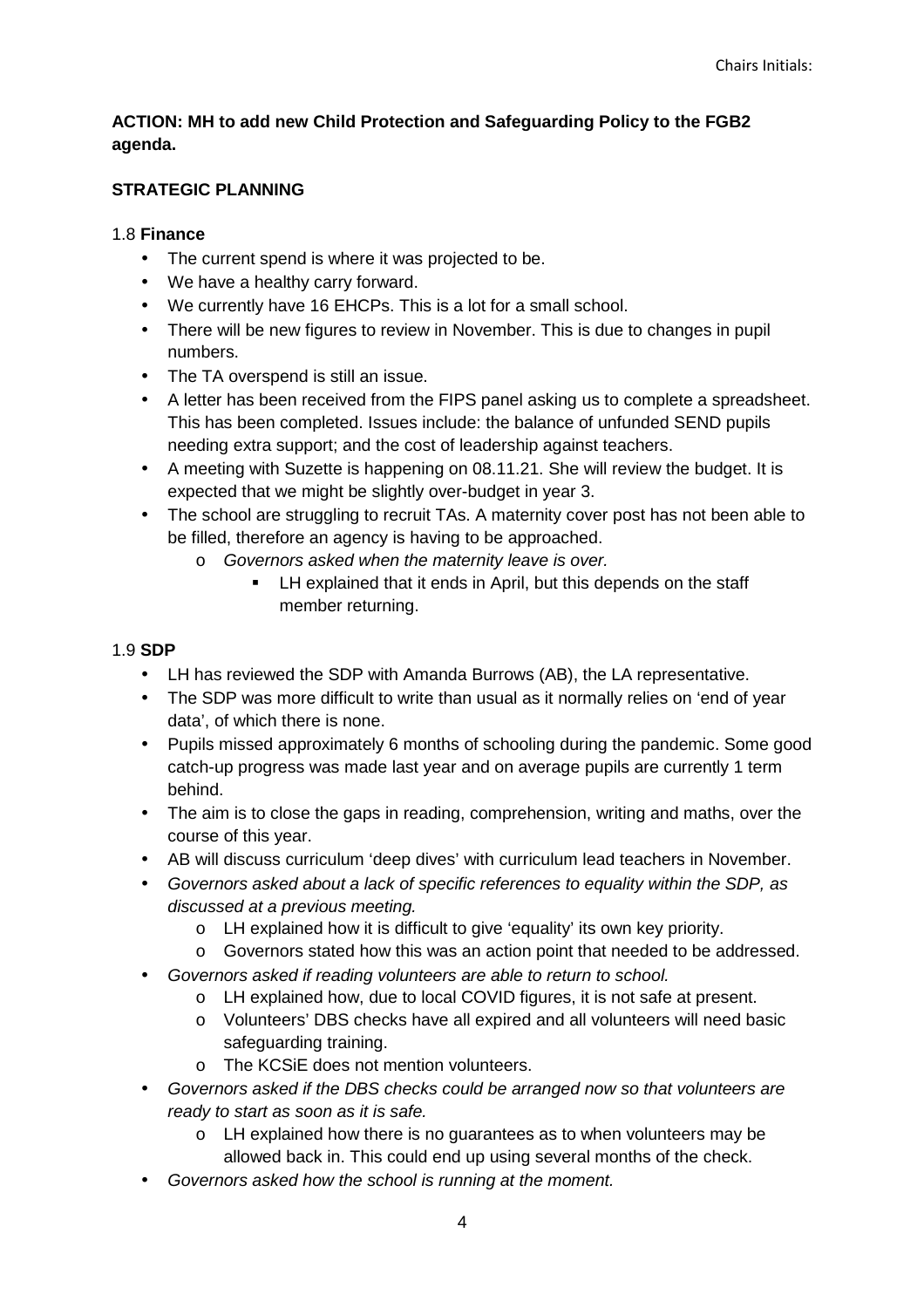- o LH explained how it is fairly good.
- o The struggle to recruit TAs is resulting in a high level of need and support.
- o There are no outbreaks of COVID, just some individual children. It does not appear to be spreading.
- o LH expressed concern at the difficulty of covering potential teacher COVID absence. Public Health England will only close a class if there is a certain number of pupils within the class with COVID.
- o All pupils have watched an EBug video on handwashing.
- o Assemblies are back to normal, including singing assemblies and learning leaf assemblies.
- o All pupils are mixing at lunchtimes which is having a positive effect on pupil mental health.
- o The school has a contingency plan in place should COVID start spreading this is to revert back to 2 bubbles (KS1 and KS2).
	- Governors asked if parents are aware of this plan and the issues regarding potential teacher absence.
		- LH explained how this issue is new and advice will be sought from the LA
		- It was discussed whether 1:1 TAs could potentially be temporarily re-allocated to run classes. This could not happen as the children who have 1:1's would struggle and we could not send them home as this would be classed as an unofficial exclusion of a pupil.
	- Governors asked about attendance and COVID rates.
		- LH explained how there is 1 official case and a further 4 awaiting confirmation.
		- Governors asked about all COVID cases.
			- o LH explained how this was the first case this term. There was 3 cases last year.
- o Governors asked if pupils eligible for free school meals were having school meals with the current reduced menu.
	- **EXECT** LH explained how there are 1 or 2 pupils who are not happy, one more so than the other.
	- There have been notably more packed lunches than usual in KS1.
	- It is hoped that the menu will return to pre-COVID normal after October half term.
	- The menu comes from Devon Norse so we have no control over this.

o AH is continuing with her maths mastery, including visiting other schools.

## **ACTION: 1. LH to reflect on equality being its own key priority and report back to FGB2.**

**2. LH to consider how to engage reading volunteers.**

## 1.10 **Objectives**

- To continue overseeing the SDP recovery.
- Headteacher recruitment and future leadership structures.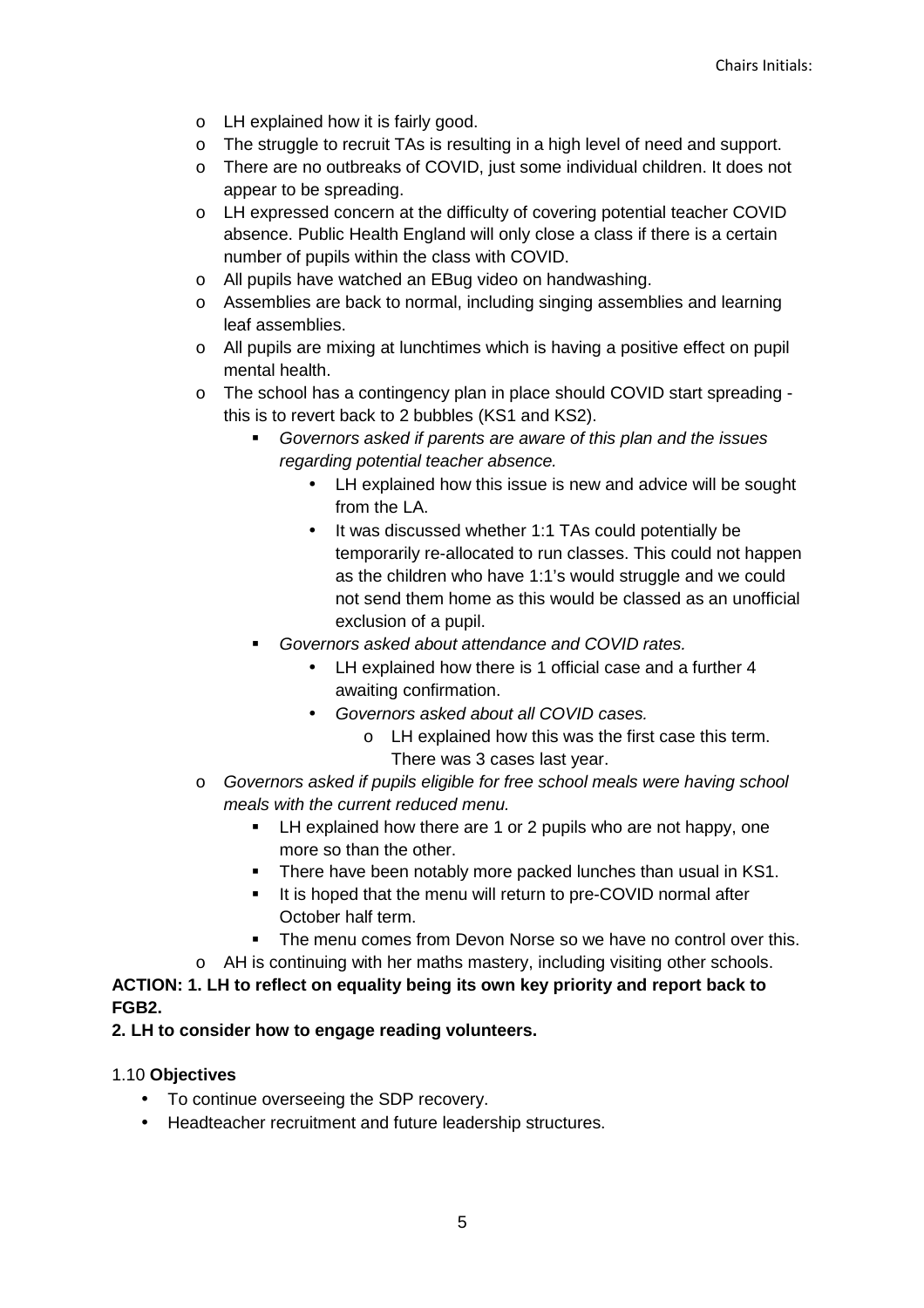- Future governing board development including new governors, chair and a review of the committee structure due to large amounts of duplication between the committees and FGB.
- Headteacher reports thinking about what would work.

## 1.11 **Leadership Structures**

- A meeting with LA advisors was held prior to FGB1, between 5-6pm. LH and AF were not present at this meeting due to conflicts of interest.
- Different leadership structures were discussed, including both pros and cons of each.
- A direction was agreed upon and further advice is being received from the LA.
- There is a rough timeline in place and a fall-back timetable should the first recruitment attempt not be successful.
- It was noted how this term is the prime headteacher recruitment time.
- Governors agreed via email to purchase the Gold Package of support from the LA. This decision was made due the valuable continued support we will receive throughout the process, not just the statutory presence at the beginning and end. The governing board make all the decisions but the LA advises. We must take their advice into account.
	- o Governors ratified the decision to purchase the Gold Package.
- Governors discussed how a message to parents would help ease any concerns around headteacher recruitment.

# **ACTION: TN to write a message to parents updating them on headteacher recruitment.**

## 1.12 **Headteacher Recruitment**

• See item 1.11

# **STATUTORY REPORTING AND ACCOUNTABILITY**

## 1.13 **Safeguarding Scenario**

- LH shared the Babcock '1 minute guide' entitled the 'Role of Governance in Safeguarding'.
- Governors asked if the safeguarding lead governor should be seeing more reports. o It was agreed that the safeguarding lead governor will follow up on this.
- Governors agreed that this guide was a useful reminder of their safeguarding responsibility.

## **ACTION: KT to follow up regarding safeguarding reports.**

## **COMMUNITIES AND COMMUNICATION**

## 1.14 **Bow Times**

• Note regarding Headteacher Recruitment

#### 1.15 **Website**

- The banner on the school website was out of date. This has been rectified.
- All relevant beginning of year documents from this meeting.

## 1.16 Date of the next FGB meeting is Tuesday 2<sup>nd</sup> November 2021.